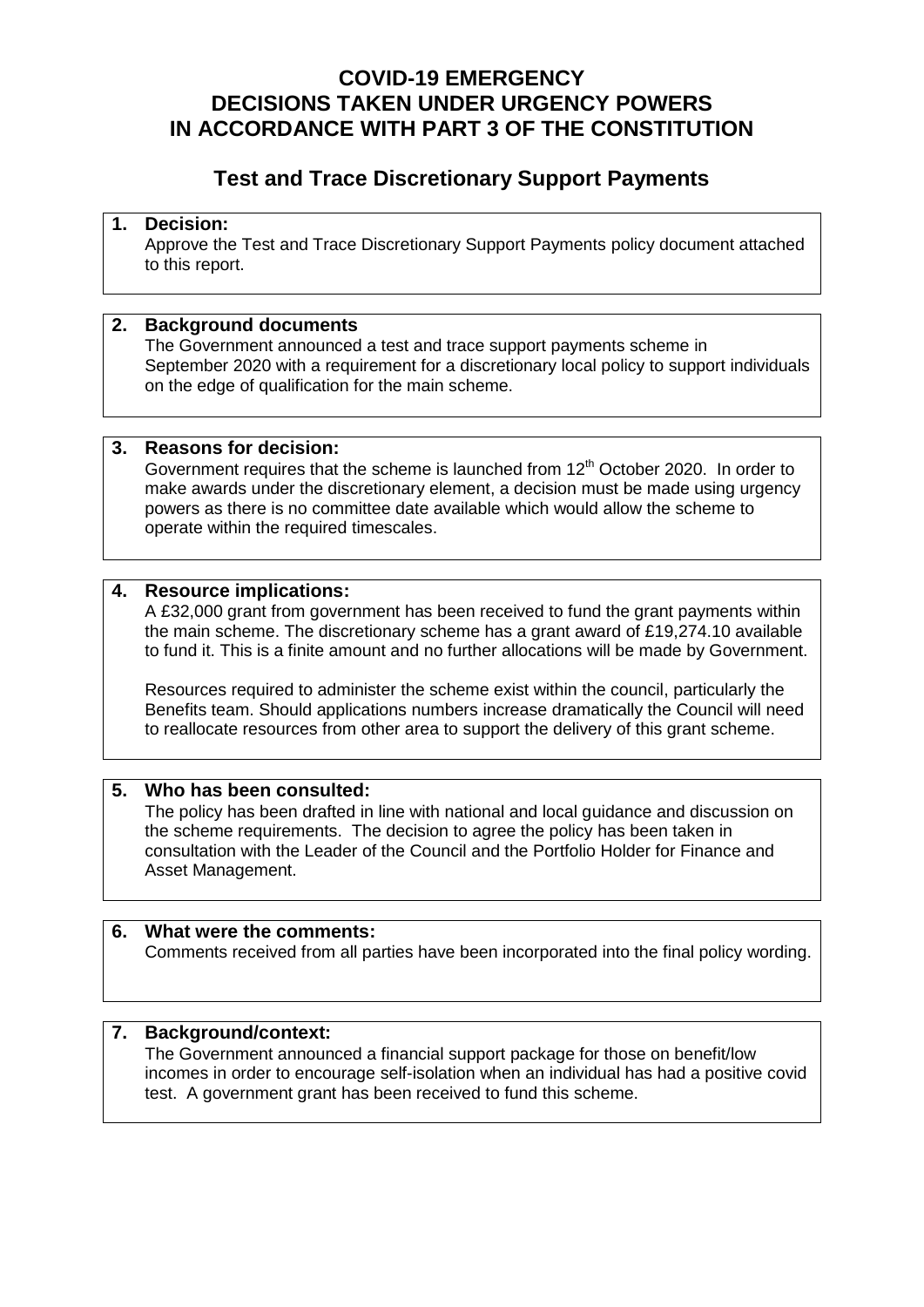#### **8. Alternative options considered and why they were rejected:** Setting up the discretionary scheme is a mandatory requirement of government.

#### **9. Risk analysis:**

The funds are limited by government and the monies are finite. The policy highlights that it can be changed at any time in order to mitigate the risk of over subscription.

#### **10. Any other relevant considerations:**

None

#### **11. Chief Executive/CE authorising decision:**

Chief Executive

#### **12. Title of Officer completing report:**

Head of Finance & Asset Management

#### **13. Date:**

15 October 2020

Appendix A – Test and Trace Discretionary Support Payments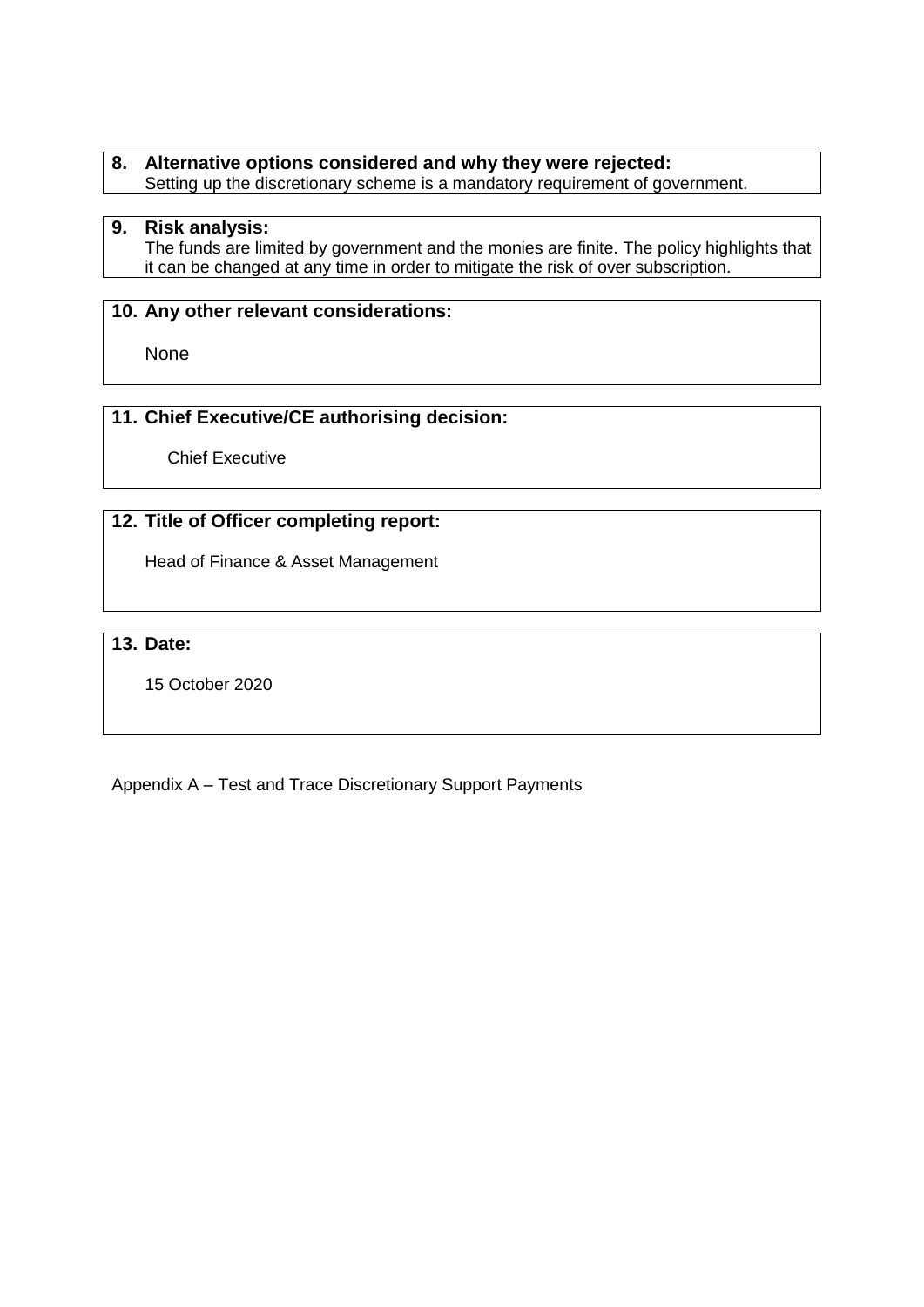

# **Tewkesbury Borough Council Test and Trace Discretionary Support Payments**

**Contents**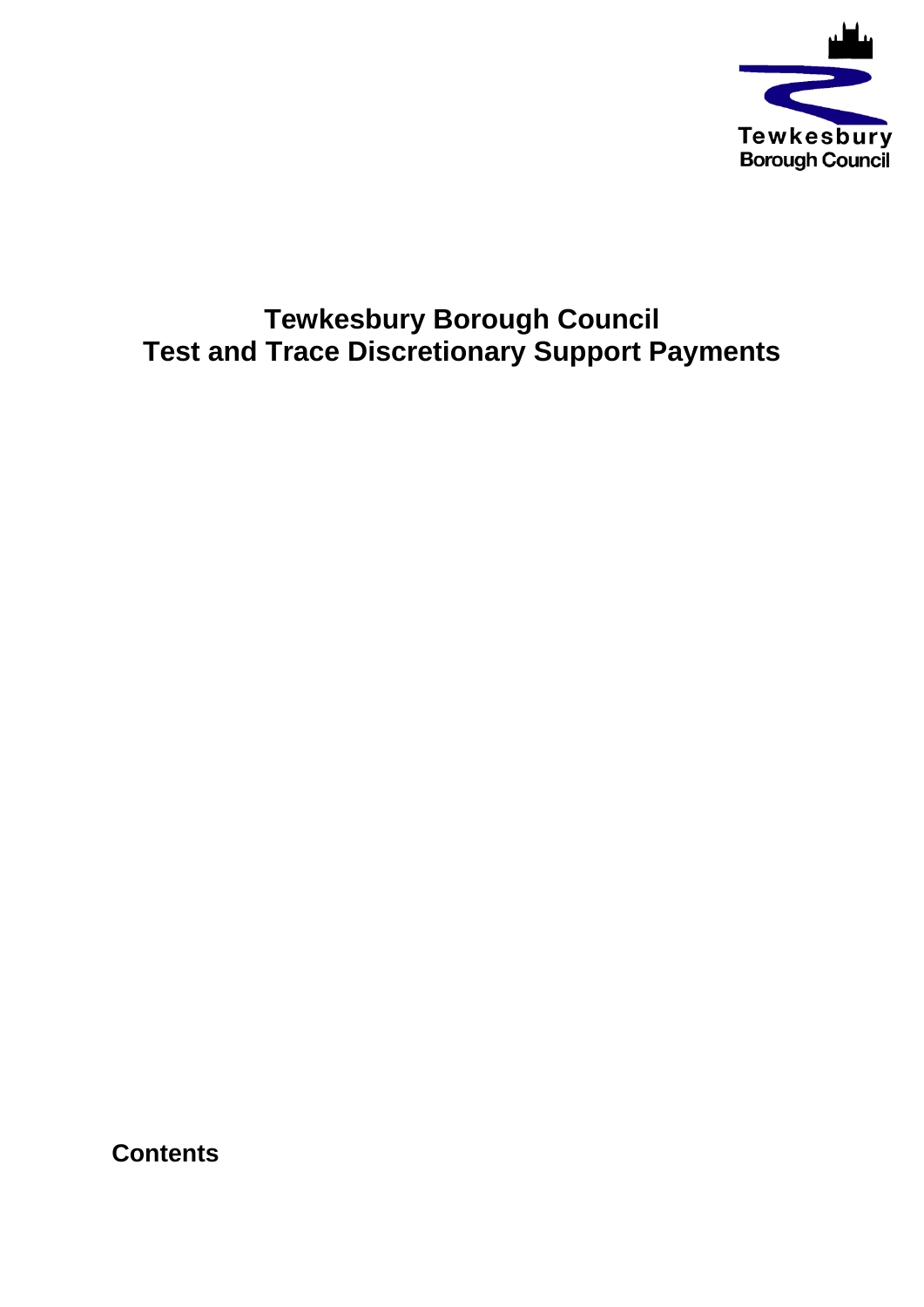| . 2                                                                |
|--------------------------------------------------------------------|
| 2) Applying for a Test and Trace Discretionary Support<br>Payment2 |
| 3) Eligibility<br>3                                                |
| 4) Making an                                                       |
| 5) List of Required                                                |
| 6) Determinations of                                               |
| . 6                                                                |
| 8) Funding of the discretionary scheme and data                    |
| . 7                                                                |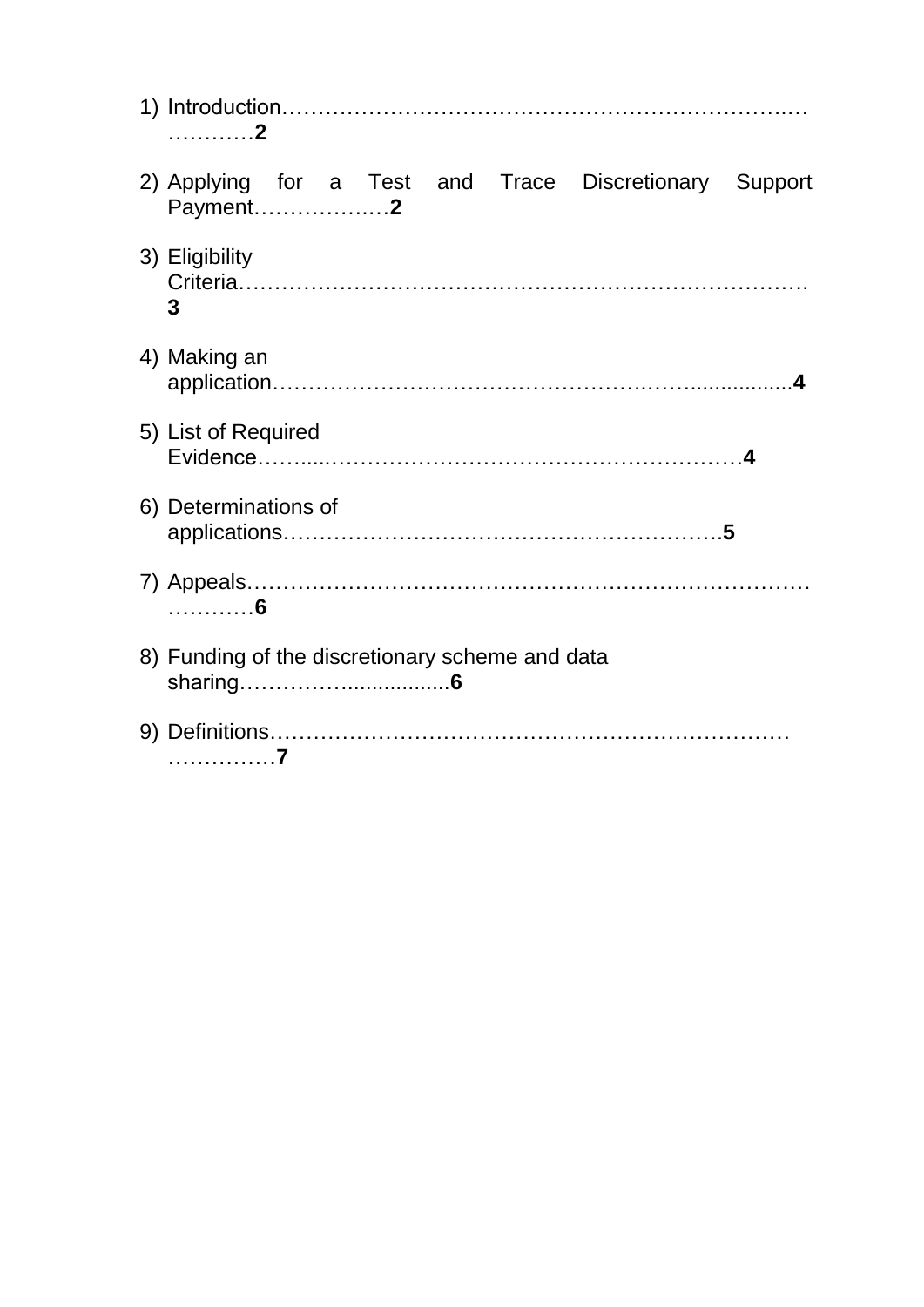# **1) Introduction**

### **Test and Trace Support Payments: an overview**

From 28 September 2020, individuals are entitled to a Test and Trace Support Payment ('standard scheme') or a discretionary support payment of £500. This is to support people on low incomes who are unable to work from home if they are told to self-isolate by NHS Test and Trace and will lose income as a result.

These payments are designed to help ensure people who have tested positive for COVID-19 and their close contacts self-isolate for the required period to stop the onward spread of the virus. They are also designed to encourage individuals who are eligible for this payment to get tested if they have symptoms. This is important to help stop the transmission of COVID-19 and avoid further economic and societal restrictions.

### **2) Applying for a Test and Trace Discretionary Support Payment**

From 28 September 2020, individuals will be entitled to a payment of £500 from the council's Test and Trace Discretionary Support Payments Scheme if they meet the eligibility criteria listed below:

- 1. Make an application in the prescribed form and provide all the evidence and verification required;
- 2. Are resident within the Tewkesbury Borough Council area;
- 3. Have been told to stay at home and self-isolate by NHS Test and Trace either because they have tested positive for coronavirus or have recently been in close contact with someone who has tested positive;
- 4. Are employed or self-employed;
- 5. Are unable to work from home and will lose income as a result;
- 6. Are NOT currently receiving one of the following benefits:
	- Universal Credit:
	- Working Tax Credit;
	- Income-related Employment and Support Allowance;
	- Income-based Jobseeker's Allowance:
	- Income Support;
	- Housing Benefit; or
	- **•** Pension Credit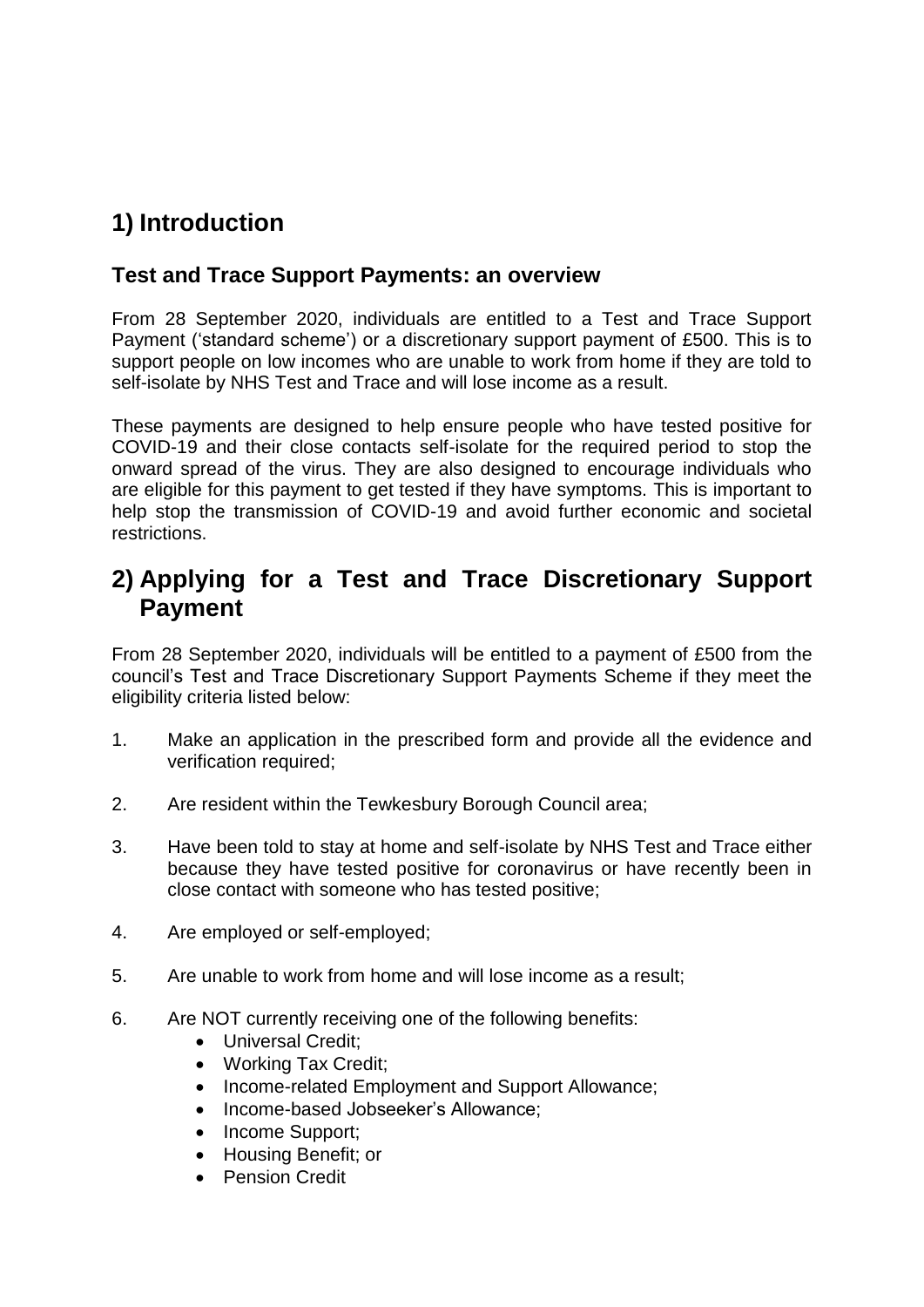- 7. Are on low income and will face financial hardship as a result of not being able to work whilst self-isolating; and
- 8. Meet the council's additional criteria for a discretionary support payment.

This scheme is designed for applicants who meet ALL the conditions above, are not receiving any

of the listed benefits and are complying with the self-isolation requirements laid down by the

government.

## **3) Eligibility Criteria and Exclusions**

The discretionary scheme is for applicants who are not eligible for a Test and Trace Support Payment. Individuals will NOT be entitled to a payment under both the standard scheme and the discretionary scheme.

Applicants will firstly need to meet the government's eligibility criteria before they can be considered for a discretionary support payment. Where an applicant has yet to apply for one of the eligible benefits, is awaiting a decision on a benefit, is currently appealing a decision or is unable to apply for qualifying benefit they may make an application under this discretionary scheme.

The Council will make one payment of £500 per application based on an individual period of self-isolation providing the applicant meets both the government eligibility and the additional locally set criteria. The payment is taxable, but is not subject to national insurance contributions. HMRC will be informed of all discretionary support payments made.

### **Additional locally set eligibility criteria**

Given that the funding for the discretionary scheme is limited, government has stated that it will be up to each council to determine additional criteria that has to be met if a payment is to be made.

Tewkesbury Borough Council has determined the following locally set criteria:

- 1. The applicant must be resident full time at an address in the Tewkesbury Borough Council area.
- 2. Applicants must work 16 hours or above per week.
- 3. Prior to their need to self-isolate the applicant's average gross weekly earnings must have been less than £290 per week to be considered as low income. 'Prior to' means the average of the 4 weeks prior to the applicant's requirement to self-isolate.

### **Exclusions**

Full time students are not eligible for the scheme.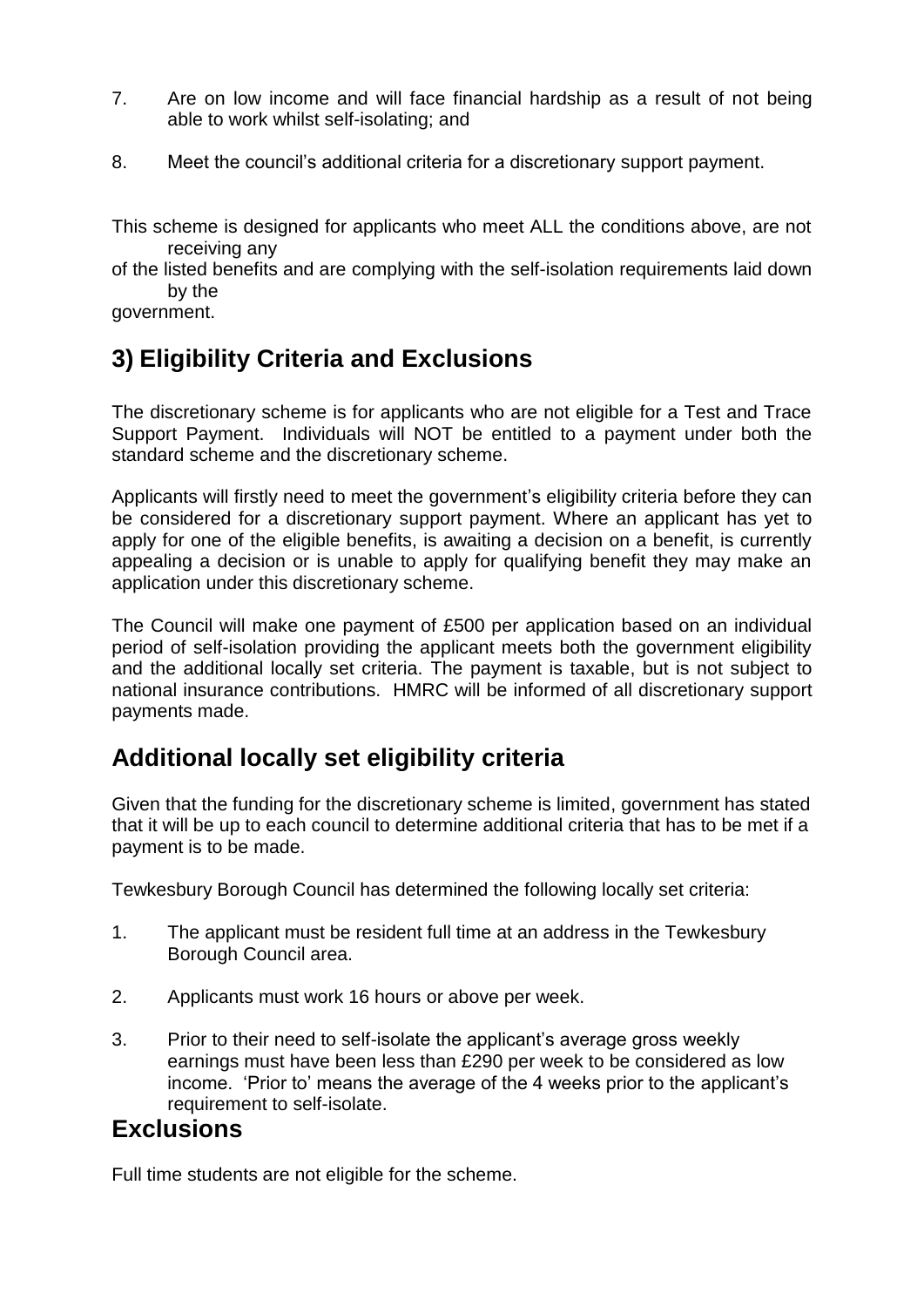## **4) Making an application**

### **Time limits for making an application**

No application for a discretionary support payment can be made before 28 September 2020 or for any individual who has been required to self-isolate before 28 September 2020.

Eligible individuals can apply for a discretionary support payment at any time up to 14 days after their self-isolation period ended.

Where an individual has been required to self-isolate on or after 28 September 2020, but before the council's scheme opened on 12 October 2020, an application for a backdated payment must be made by 26 October 2020.

## **Application procedure**

Consideration of applications will be dependent on the submission of a complete and valid online application form from the Tewkesbury Borough Council website. This will include the provision of sufficient information and evidence to allow eligibility checks to take place. Those who are not able to complete an application online can contact the Council's Customer Services team on 01684 295010 for support in completing the application.

All applicants will be required to complete a declaration to confirm the details are correct, that they are eligible based on the national and local criteria and will also need to confirm that they will suffer financial hardship as a result of not being able to work whilst self-isolating.

The applicant will also required to verify that they are resident in the council's area. The council will check other records held (and make other enquiries where necessary) to determine this.

### **5) List of Required Evidence for Discretionary Test and Trace Support Payments**

Below is a list of the minimum evidence required to support an application. We may request further information to evaluate a claim. Any delay in providing suitable evidence may impact applicants receiving a payment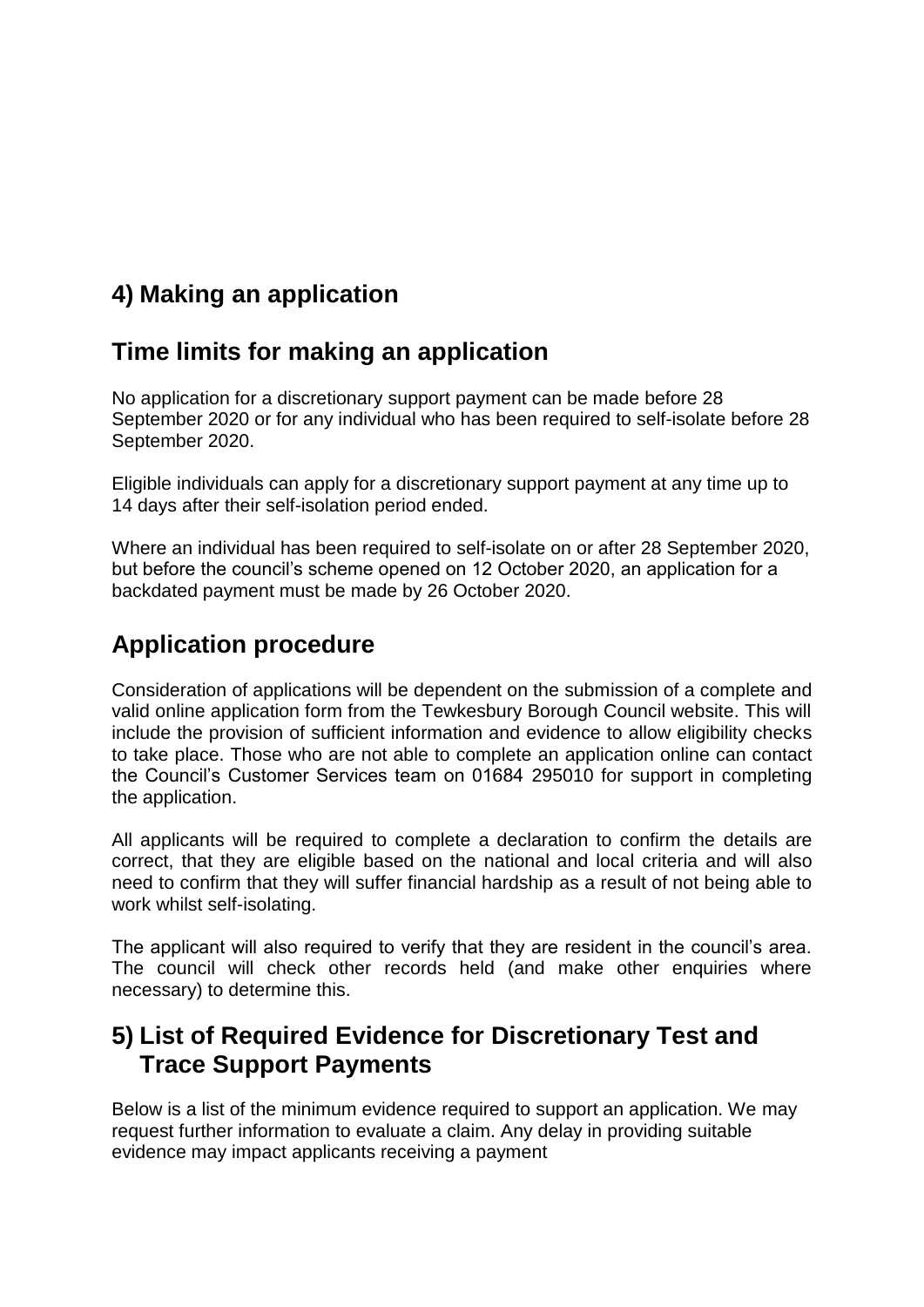- a formal notification from NHS Test and Trace asking the applicant to selfisolate (this will include a unique CTAS Account ID number) that shows the applicant was required to do so ;
- the applicant's bank statement from the last two months showing all transactions and confirming the applicant's name, address, sort code and bank account number; and
- the applicant's latest wage slip if employed and an email or letter from their employer confirming the applicant is an employee and their pay has been stopped or reduced as a result of the applicant self-isolating; or
- if self-employed, the applicant's latest self-assessment return, trading income and proof that the business delivers services which cannot be undertaken without social contact

#### **Evidence of financial hardship**

- The council requires all applicants making an application for a discretionary payment to provide
- evidence of financial hardship such as being unable to pay rent or mortgage and utility bills or
- buy food. All applicants will be required to demonstrate that the financial hardship is solely due

to being required to self-isolate.

## **6) Determinations of applications**

### **Decisions**

When deciding the application the council will consider the completeness of the application, its contents and the additional documentation submitted. The council will also verify the accuracy of the test and trace reference, start date of selfisolation, employment status, loss of income and evidence of financial hardship.

The council will aim to make a decision within 3 working days following receipt of an eligible application and all supporting documentation. As this is a discretionary policy the council reserves the right to obtain additional information from the applicant and third parties in order to determine a decision e.g. request additional wage slips and bank statements. The applicant will receive a decision award email or letter and a remittance advice once the payment has been made.

If the application is refused the applicant will receive an email or letter explaining the reason for the decision.

### **Payments**

Payments will be made by BACS to the applicants bank account as verified through the bank statement submitted as evidence. Payments will be made within 3 working days of receipt of a fully complete application.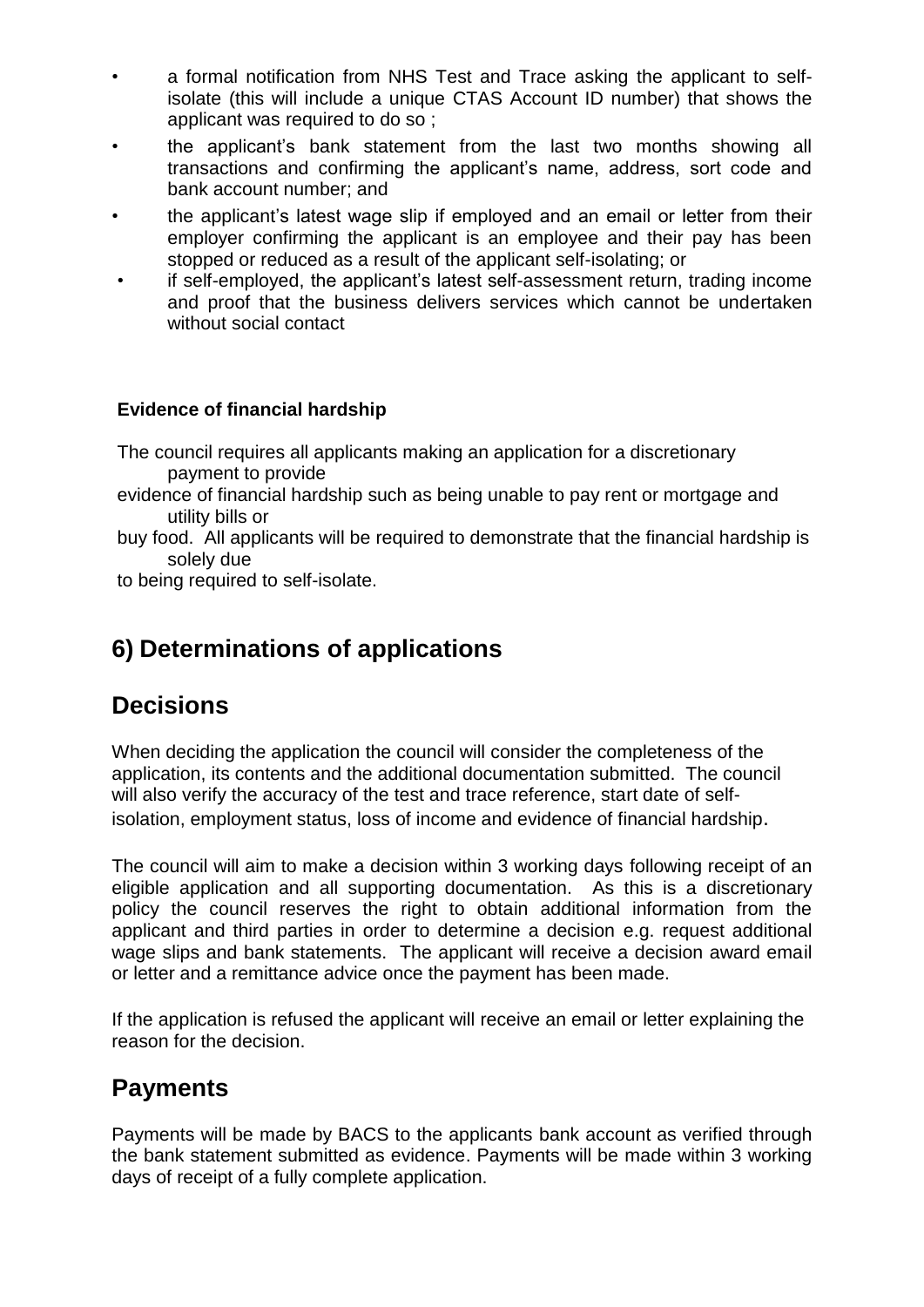Payment can only be made to the person self-isolating. No payment can be made to a third party in any circumstances.

### **Anti-Fraud Measures**

Tewkesbury Borough Council will conduct post payment checks to prevent fraud and the applicant's employer may be contacted to confirm that full pay was not received for the period of isolation and the applicant would have a reduction in their income and their role was not able to be conducted whilst in self-isolation.

We will take steps to recover the payment from applicants who claim the payment fraudulently - an example would be where full pay is received from employment for the self-isolation period.

## **7) Appeals**

Whilst there is no formal right of appeal, if the applicant is dissatisfied with the outcome, they can request a review of the decision. The request should be submitted in writing, detailing the reasons why a review is considered necessary, and providing any additional supporting information required. The review will be undertaken by the Head of Finance and Asset Management along with the Lead Member for Finance and Asset Management whose decision will be final.

## **8) Funding of the discretionary scheme and data sharing**

## **Funding**

The council will receive a fixed amount of funding from government which will be for the period to 31 January 2021 when the scheme closes. Government has confirmed that no additional monies will be given to the council.

In view of this and to ensure that discretionary payments are available throughout the period to 31 January 2021, the council reserves the right to change the Test and Trace Discretionary Support Payments Scheme at any time to ensure funds go to those who face the most financial hardship.

### **Data sharing**

Information collected during the application process will be used to assess an applicant's claim. Information will be cross matched with other data held by the Council and third party agencies including NHS Test and Trace, Department for Work and Pensions and Her Majesty's Revenue and Customs for verification purposes. Applicants' information may also be shared with the Council's Counter Fraud Unit and the police for the prevention and detection of fraud.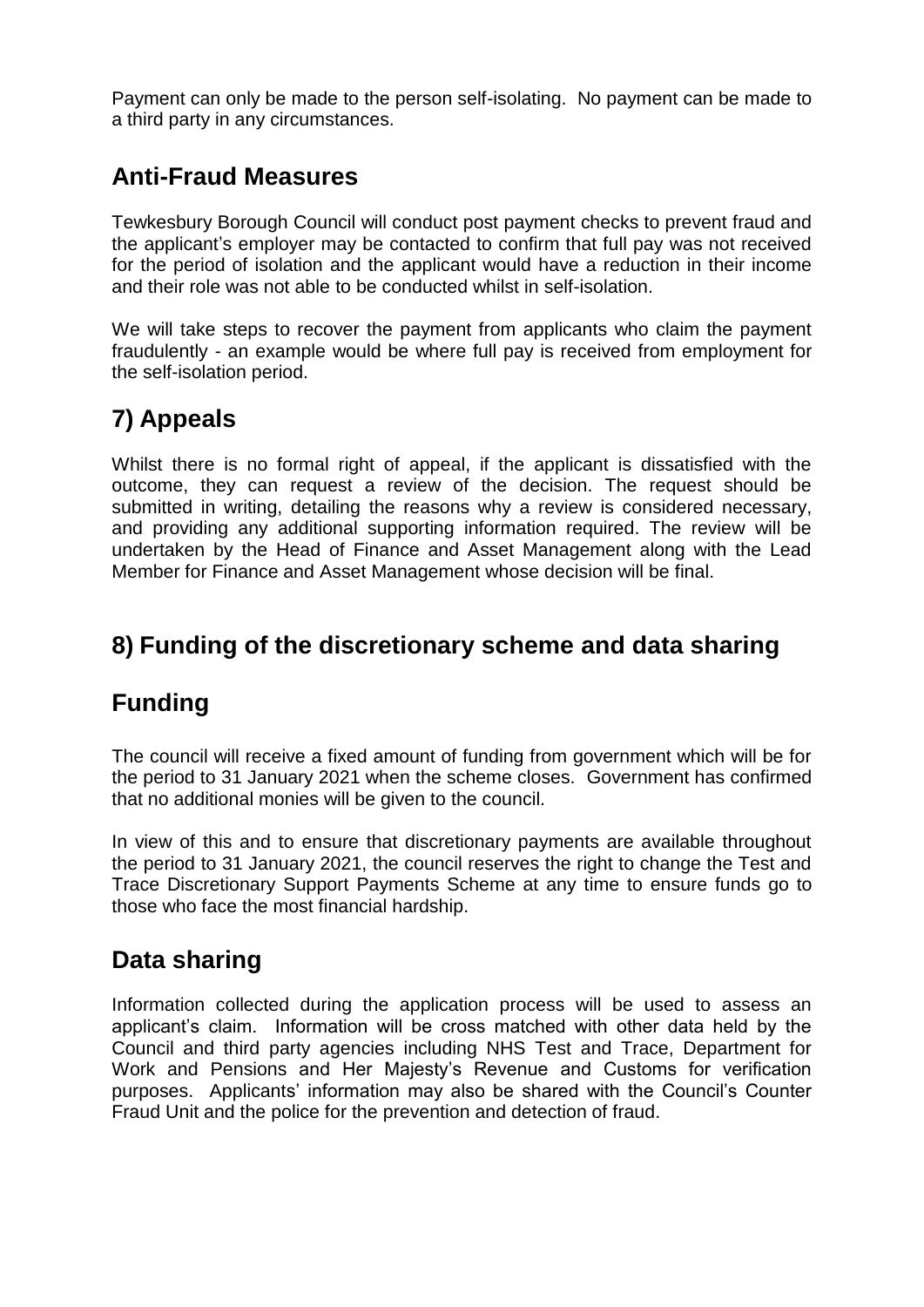#### **Definitions**

The following definitions are used within this document:

'Additional Eligibility Criteria'; means the additional criteria decided by the council that need to be met, in order to receive a payment under the council's Test and Trace Discretionary Support Payments Scheme. These will be in addition to the standard criteria and are allowable under government guidance;

'Applicant'; means the individual making an application for a payment under this scheme;

'Contact Tracing and Advice Service (CTAS)'; means the web-based system used by Public Health England to contact and trace individuals who are required to selfisolate;

'CTAS Account ID'; means the unique number provided by Public Heath England through the Contact Tracing and Advice Service (CTAS);

'COVID-19'; means the infectious disease caused by the most recently discovered coronavirus;

'face financial hardship'; a key criterion of the Test and Trace Discretionary Support Payments Scheme is that all applicants will, if not for the payment, face financial hardship solely due to their need to self-isolate;

'Housing Benefit'; means the benefit administered by local authorities under either the Housing Benefit Regulations 2006 or the Housing Benefit (Persons who have attained the qualifying age for state pension credit) 2006;

'income-related Employment and Support Allowance'; means the means-tested Employment and Support Allowance administered by the Department for Work and Pensions under the Welfare Reform Act 2007;